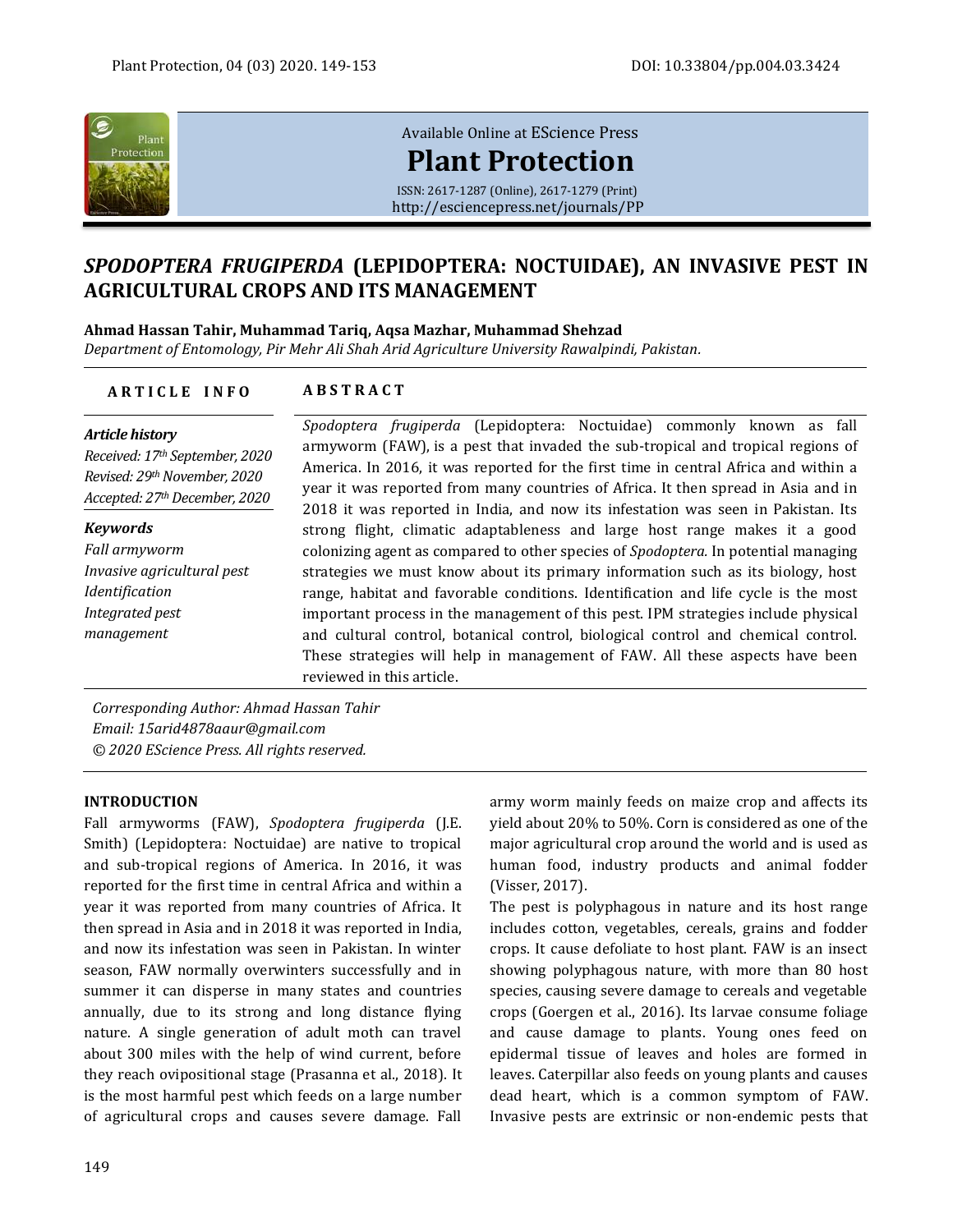are present other than their naturally preferred location. Such invasion occurs due to natural selection process or it may be due to human interventions**.** FAW can establish itself in new environment and increase their population potentially (Nidhi et al., 2018).

The preferred management measure for FAW is integrated pest management (IPM) which is based on a combination of control methods which is more effective, causes minimum risk to the environment and human life. Successful implementation of IPM is possible with effective monitoring activity. Light and pheromones traps are used in the monitoring of FAW. Commonly aggregation pheromone and sex pheromones are used (Prasanna et al., 2018). Light traps are also used to capture the adult moths. Biocontrol agents can be used for the management of FAW because of their nonnegative effects on human life and environment, but biological control is a slow process and less effective due to rapid increase population of FAW. So low risk biopesticides are used in the management of FAW. These biopesticides are based on biochemical and microbial

pest management products. Option for using insecticides is not preferred due to their high risks but their effective results attract the consumers and used on many crops in the field.

### **IDENTIFICATION**

Female of FAW lays 100 to 200 eggs in total life span. Eggs are laid naturally in clustered form. Eggs are droso ventrally flattened. Female lays eggs on the upper and lower side of leaves. Incubation period is completed with 2- 3 days. Their color is greenish gray in early days and later on turns into brown. Before hatching, it changes into black color. Female cover eggmass with layers of scales known as downy materials. It gives moldy appearance. There are six instars in FAW larvae. 1st instar larvae are greenish in color and black head capsule, and second instars turned greenish brown. Brownish three dorsal and lateral white lines appear at third instar stage. Larvae darken in color as they feed and appear greenish (Luginbill, 2017 ). Notable inverted "Y" on the head capsule is observed in the larvae (Oliver and Chapin, 1981). The antennae of FAW are filiform (threadlike)(Figure 1a-c).



Figure 1: a) Adult of FAW, b) Larva of FAW, c) 1<sup>st</sup> instar larvae

#### **Damage symptoms**

The larvae feed on several crops but maize is the most preferred one. It feeds on all stages of maize, but mostly prefers the young stage with whorl. It includes in voracious feeder thus consume a lot of foliage, eats young growing plants and leads to crop failure. Young ones eat the leaf tissues and make thin patches on leaves, whereas later instars make large holes on leaves and maize stem. This pest causes typical dead heart on crops and thereby effected plants is completely fail (Rwomushana et al., 2018).

### **Host crops and ETL of the pest**

FAW is serious polyphagous crop pest having voracious nature and wide host range, approximately more than 100 plant species belong to 27 families. Preferred plants are mostly from Graminae family including other many economically and commercially important plants such as cotton, maize, sorghum, millet, sugarcane, wheat, rice, etc. Its infestation is also reported on many other field crops such as groundnut, cowpea, potato, soybean, etc. Up to 35% damage on maize crop by FAW has been reported. The economic threshold level or ETL (when control measures have to be taken to prevent from pest population increase and keep them from economic injury level (EIL) of the pest is the benchmark level. There are 3 ETL levels of FAW which are following:

- A) 1-2 Larvae per each whorl
- B) 5% to 6% Seedling are cut

C) 1st 30 days young plants shows 15% whorl infestation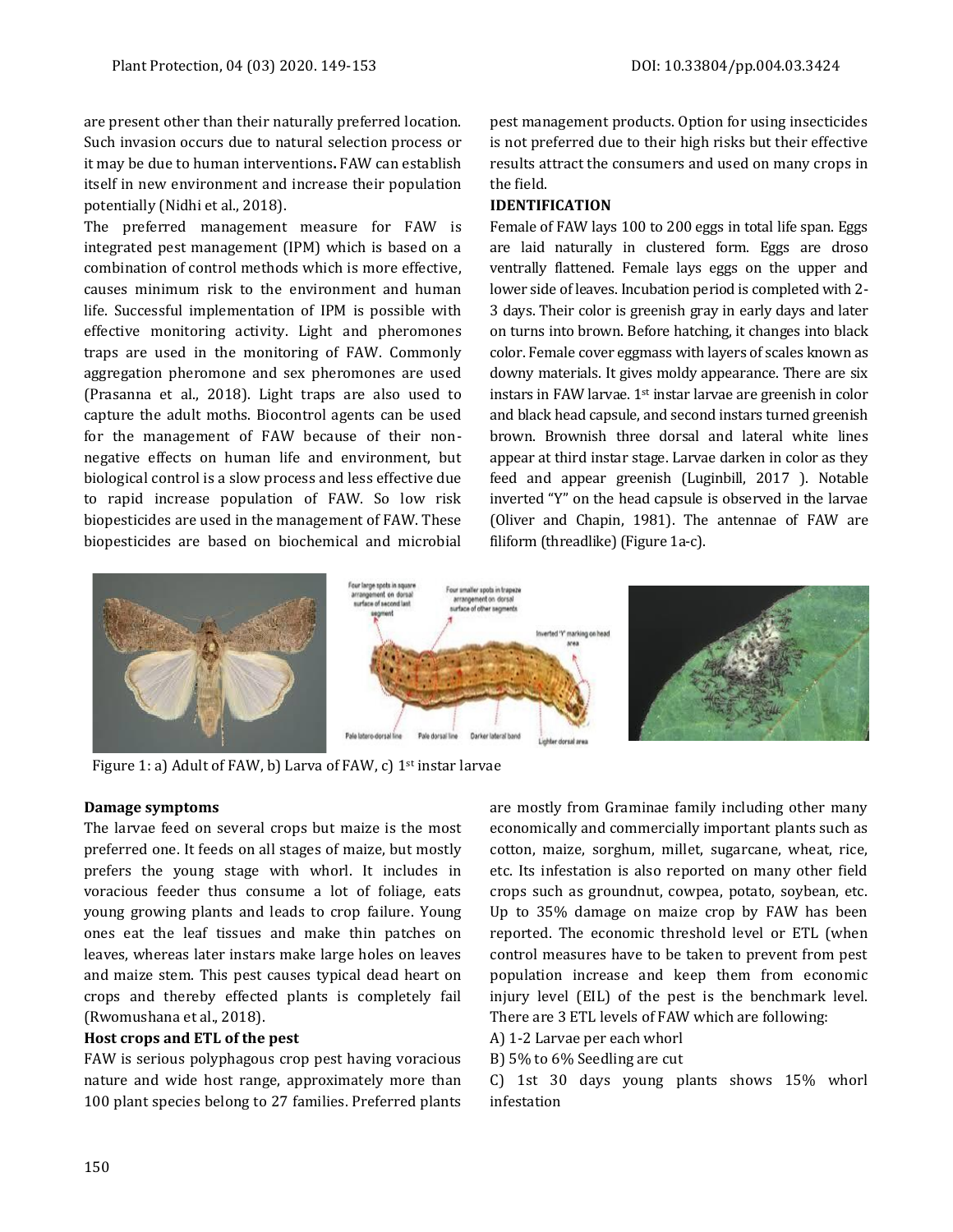#### **Scouting and monitoring**

Scouting is done by regularly monitoring the crop for infestation of FAW. It is always easy to manage the pest population if it is detected in early stages. Scouting for pest is done by locating five spots in the field, excluding border areas. The selected spots or locations must be in zigzag fashion. Select 10 plants from each spot and closely monitored each location for infestation of FAW. Immediate action is required for the management of FAW if 10 plants are infested out of 50 plants, otherwise crop will completely destroy. Light traps and pheromones traps are used effectively in the monitoring of fall armyworm. Mostly used pheromones are aggregation pheromones and sex pheromones (Prasanna et al., 2018). Black light traps are also used for capturing adult moths. Pest scouting helps us to be better preparation for any pest attack and to be able to take a timely action. Management of any pest began with prevention. Approximately 5- 10 traps are used to trap the male moths in one hectare. Numbers of FAW in each trap are recorded, counted, and used to decide for further action plans for the managing of insect.

### **Integrated pest management**

Problem with the invasive pest and why it is difficult to manage them is that they are from other locations and invades suddenly. This gives us with limited information regarding the pest and its management. Major challenge is the identification of pest. Wrong identification of pest can lead to improper managing practices. Sometime potential natural enemies are restricted to its native land and do not move along with invading pest. Such pests are proliferators and vigorous feeder. If they establish in new location, it is very difficult to manage them. The chemicals used to kill them are not to be very effective because pest shows already resistant to many of them so it further takes more time to find out the right option to manage them. Due to the above mentioned factors it is always necessary to adopt an integrated and holistic approach for the management of the FAW and not only depending on the chemical control. All the given tools of the integrated pest management should be integrated to combat this invasive pest (Alastair, 2003; Orr, 2003).

#### **A) Cultural and physical control**

It is the main component in the management strategy of FAW. The resilient or resistant varieties of crop should be used for lesser incidence of pest occurrence. A well crop rotation program should be revised so that pests do not come towards the desired host. By doing this the

proliferation and spread of the pest may be low. Also, staggered and late planting of crops must be avoided because it leads to great pest infestation. Sowing date plays a very important role in the management. The pest can be controlled by hand picking of the eggmass during the regular monitoring of field. It helps to manage pest in small scale and it has been proved somewhat successful. The well management of crop residues also used in order to break the cycle of FAW, as pest use crop residue as an inoculum bank and it leads to the spread of pest in next season as well.

#### **B) Biological control**

Entomopathogenic fungus like *Nomuraea rileyi, Beauveria bassiana* and *Metarhizium* spp. are used effectively to control the pest population not just for current season but it also provides immunity to crops for the second season due to building up of inoculum in soil. Natural enemies are also used to manage the pest like *Trichogramma sp., Telenomous sp.* The most effective entomophagus insect is social wasp which is used to manage lepidopterous. The use of genetically modified crops that contain Bt genes, produce protein that is toxic to larvae of FAW. Mass trapping of male moths by using pheromones, preventing them from mating (Day et al., 2017 ) are some of the important biological controls. The important predatory insects are ladybird beetles, earwigs, ants, and some bugs (Goergen et al., 2016).

#### **C) Botanical control**

Azadirachtin is a natural biopesticide that is extracted from neem (*Azadirachta indica*) trees*.* It has shown a broad spectrum of antimolting and antifeedant effects in a large number of agricultural pests. Two to three sprays of Azadirachtin are done at the interval of 7-10 days, alone or in integration with the chemical for controlling the pest. It also inhibits the growth and multiplication of pests and is also harmless to humans and animals (Reed and Majumdar, 1998).

#### **D) Chemical control**

A lot of chemicals are available for combating the pest and care must be taken to choose right solution to manage the FAW. The chemical control starts from the seed treatment.

### **Seed treatment**

The seeds of corn should be treated with Cyantraniliprole 19.8% + Thiamethoxam 19.8% FS @ 6 ml/kg of seed and this will be effective for 15-20 days.

### **First window (Seedling to early whorls stage)**

To manage FAW larvae which are freshly hatched and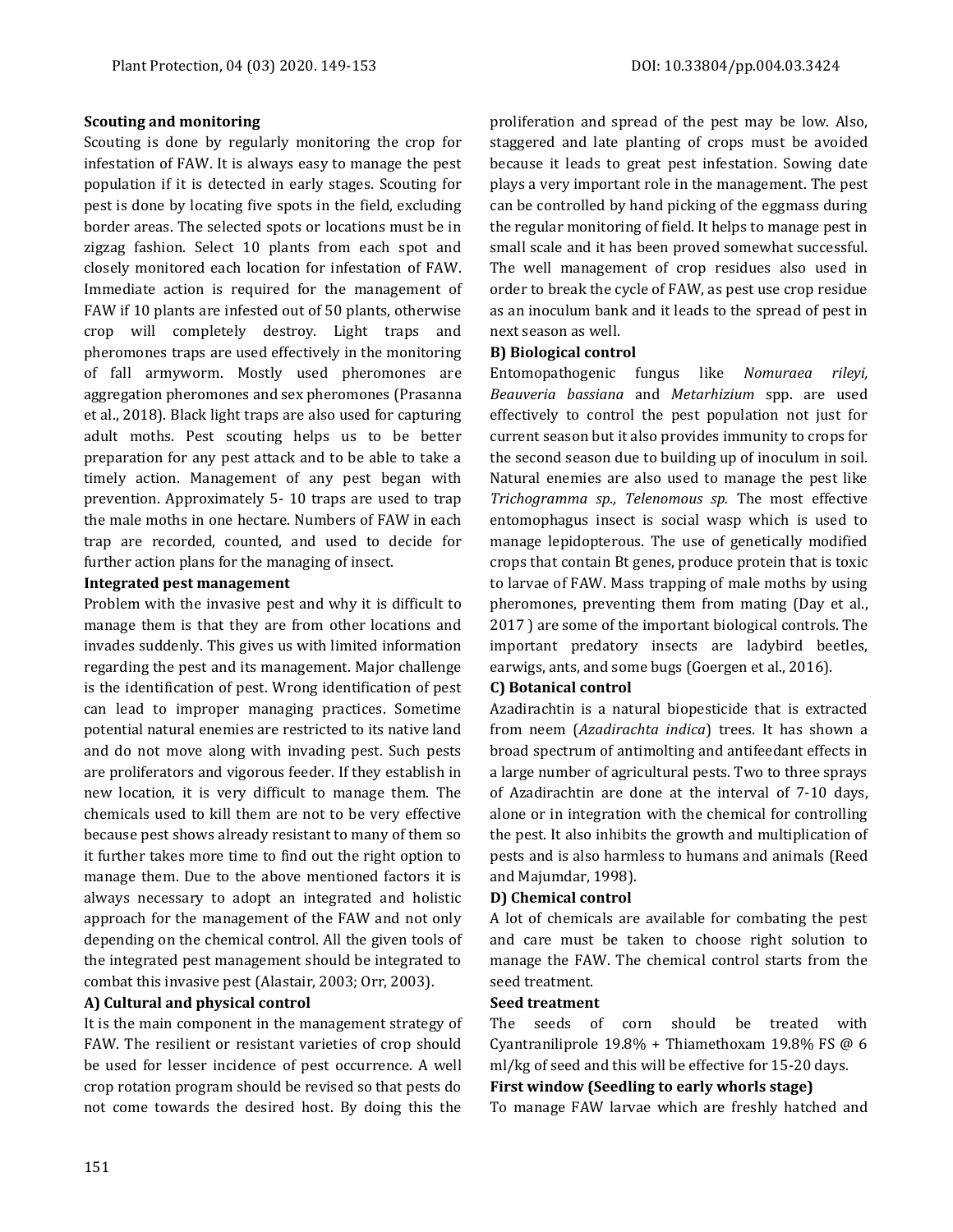cause 5% of damage, use 5% NSKE/ Azadirachtin 1500 ppm with 5 ml/L of water and spray the affected crop.

Second window (From mid whorls to late whorls stage) Late whorls are mostly formed by 3rd instar larvae. For the management of  $2<sup>nd</sup>$  and  $3<sup>rd</sup>$  instars (larvae having more than 10% foliar damage) the following chemicals can be used up to early tasseling stage: Chlorantraniliprole 18.5% SC, Spinetoram 11.7% SC or Lambda cyhalothrin 9.5% ZC+ Thiamethoxam 12.6% (Sisay et al., 2019).

### **Poison baiting**

Poison bait is also recommended for late instars larvae of second window. By using the mixture of 2 kg jaggery +10 kg rice bran with 2-3 liter of water. Hundred gram of Thiodicarb may also be added just before the application in the crop. The bait should be applied into whorl of the plants. Biopesticides are also recommended for 5th instar larvae.

### **Insecticide resistance management**

Insects show resistance towards insecticides because of evolutionary mechanism and insect adaptability to metabolize the chemicals and thus remain immune to pesticides effect. In any population dynamics, there are some better adapted individuals, or they can easily metabolize certain chemicals, whereas other cannot. The pests that can resist chemicals or pesticides are known as resistant. When insect populations are repeatedly exposed towards specific insecticide or a specific group/class of pesticides, in this way the resistant individual survive, and susceptible population is killed. Over a period of time, these resistant pests survive and produce new generation, thereby making the population resistant towards many chemical. Thus, the pesticide rotation programmed should be followed to reduce resistant in insect. It will also helpful in managing the problem of resistance development in pests (Berlinger, 1996; Carvalho, 1970).

The management of FAW should be done by following all the tools of integrated pest management. Only the registered and approved insecticides for the pest management should be used that is in rotation and at recommended dose. One should refuse from using same chemical again and again, even if control achieved is good, as over a period this would lead to resistance development.

## **Conclusion**

The problem of FAW, in agricultural crops has become a serious matter of its potential damage to various crops. Thus, the Private and Government sector should work in close coordination to combat the pest and protect the crop. The above review is an effort to better understand the pest, its history, background and invasion rotes. Any kind of management measure can be initiated after having a better understanding of the biology of pest, along with its identification and damage potential is well known. The well improved comprehension of a pest along with its integrated pest management measures enlisted in given review. It will help not only in the management of pest, but also help in pest resistance management.

## **AUTHOR CONTRIBUTION**

All the authors contributed equally to collect and compile the literature and in its write-up. All the authors took part in its proofreading and editing.

## **CONFLICT OF INTEREST**

The authors declare no conflict of interest.

## **REFERENCES**

- Alastair, O., 2003. Integrated Pest Management for Resource Poor African Farmers: Is the Emperor Naked? World Development 31, 831-845.
- Berlinger, R.G., 1996. Pest Resistance to Pesticides, Department of Entomology. Clemson University, South Carolina, USA.
- Carvalho, R.P.L., 1970. Danos, flutuacË aÄ o de populacË aÄ o, controle e comportamento de Spodoptera frugiperda (JE Smith, 1794) susceptibilidade de diferentes geno $\hat{A}$  tipos de milho em condic $\ddot{E}$  o $\ddot{A}$  es de campo.(Piracicaba: Imprensa ESALQ) Ph. D, Piracicaba: Imprensa ESALQ) PhD Thesis, p. 170.
- Day, R., Abrahams, P., Bateman, M., Beale, T., Clottey, V., Cock, M., Colmenarez, Y., Corniani, N., Day, D., Early, R., Godwin, J.e.a., 2017 Fall armyworm: Impacts and implications for Africa. Outlooks on Pest Management 28, 196-201.
- Goergen, G., Kumar, P.L., Sankung, S.B., Togola, A., Tamò, M., 2016. First report of outbreaks of the fall armyworm *Spodoptera frugiperda* (JE Smith)(Lepidoptera, Noctuidae), a new alien invasive pest in West and Central Africa. PloS one 11, e0165632.
- Luginbill, P., 2017 The fall armyworm. USDATech. Bull. No, 1928, 34.
- Nidhi, K., Joshi, M., Pandey, R., Anand, K., 2018. Fall army worm: An invasive pest in India and its management.1st editon, CIMMYT: Edo Mex, Mexico.